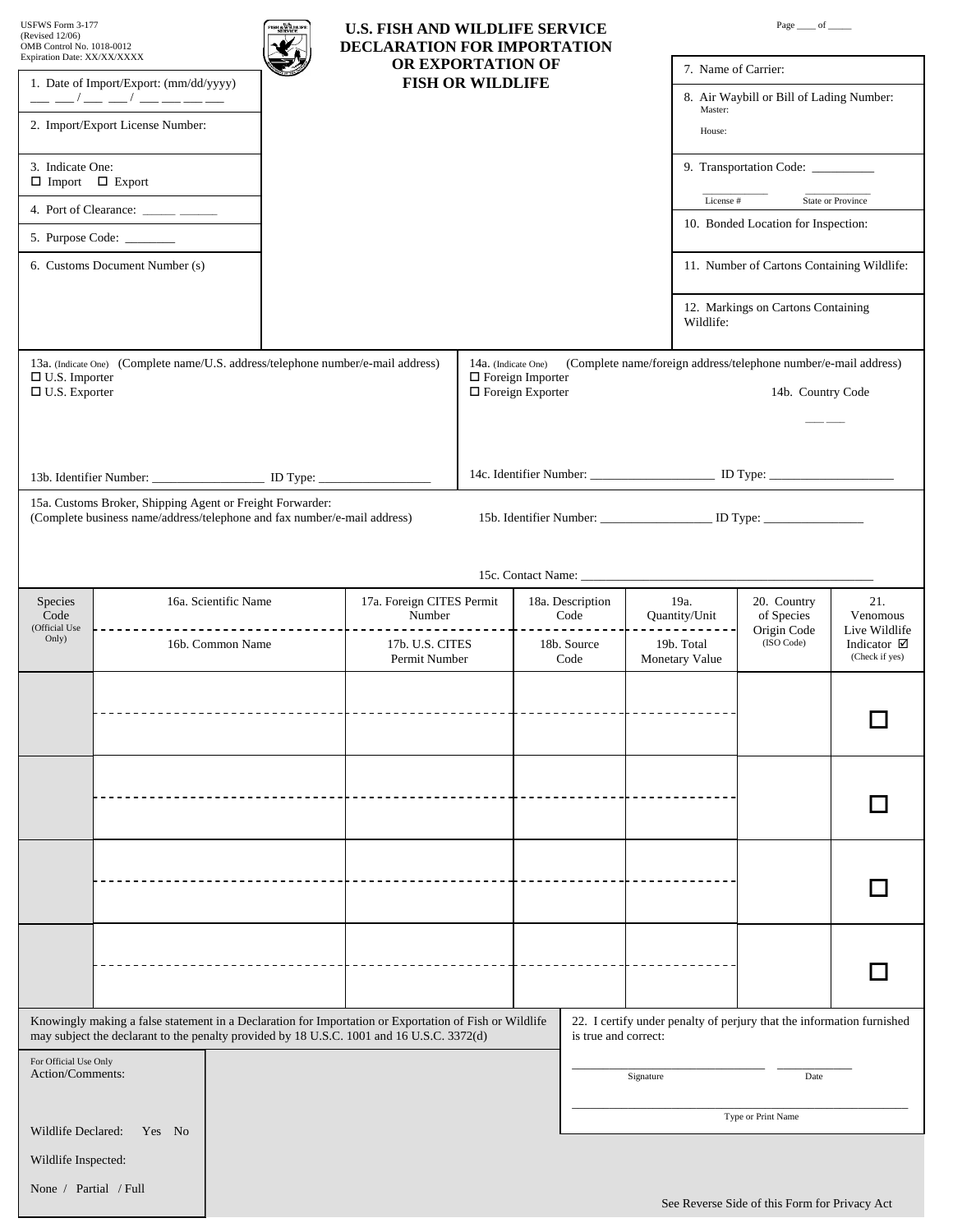13. Name of U.S. Importer or Exporter:

8. Air Waybill or Bill of Lading Number: Master:

House:

2. I/E License Number:

៵៵៶៶៓៲៸៲

## **U.S. FISH AND WILDLIFE SERVICE DECLARATION FOR IMPORTATION OR EXPORTATION OF FISH OR WILDLIFE**

## **CONTINUATION SHEET**

| Species<br>$\rm Code$<br>(Official Use<br>Only) | 16a. Scientific Name<br>16b. Common Name                                                                                                                                                    | 17a. Foreign CITES Permit Number<br>17b. U.S. CITES<br>Permit Number | 18a. Description<br>$\rm Code$<br>18b. Source<br>$\rm Code$                                   | 19a.<br>Quantity / Unit<br>19b. Total<br>Monetary Value | 20.<br>Country of<br>Species<br>Origin<br>$(ISO \overline{Code})$ | 21.<br>Venomous<br>Live Wildlife<br>Indicator $\boxtimes$<br>(Check if yes) |
|-------------------------------------------------|---------------------------------------------------------------------------------------------------------------------------------------------------------------------------------------------|----------------------------------------------------------------------|-----------------------------------------------------------------------------------------------|---------------------------------------------------------|-------------------------------------------------------------------|-----------------------------------------------------------------------------|
|                                                 |                                                                                                                                                                                             |                                                                      |                                                                                               |                                                         |                                                                   |                                                                             |
|                                                 |                                                                                                                                                                                             |                                                                      |                                                                                               |                                                         |                                                                   |                                                                             |
|                                                 |                                                                                                                                                                                             |                                                                      |                                                                                               |                                                         |                                                                   |                                                                             |
|                                                 |                                                                                                                                                                                             |                                                                      |                                                                                               |                                                         |                                                                   |                                                                             |
|                                                 |                                                                                                                                                                                             |                                                                      |                                                                                               |                                                         |                                                                   |                                                                             |
|                                                 |                                                                                                                                                                                             |                                                                      |                                                                                               |                                                         |                                                                   |                                                                             |
|                                                 |                                                                                                                                                                                             |                                                                      |                                                                                               |                                                         |                                                                   |                                                                             |
|                                                 |                                                                                                                                                                                             |                                                                      |                                                                                               |                                                         |                                                                   |                                                                             |
|                                                 |                                                                                                                                                                                             |                                                                      |                                                                                               |                                                         |                                                                   |                                                                             |
| 3372(d).                                        | Knowingly making a false statement in a Declaration for Importation or Exportation of Fish or<br>Wildlife may subject the declarant to the penalty provided by 18 U.S.C. 1001 and 16 U.S.C. |                                                                      | 22. I certify under penalty of perjury that the information furnished is true<br>and correct: | Signature                                               |                                                                   | Date                                                                        |
| For Official Use Only                           |                                                                                                                                                                                             |                                                                      |                                                                                               | Type or Print Name                                      |                                                                   |                                                                             |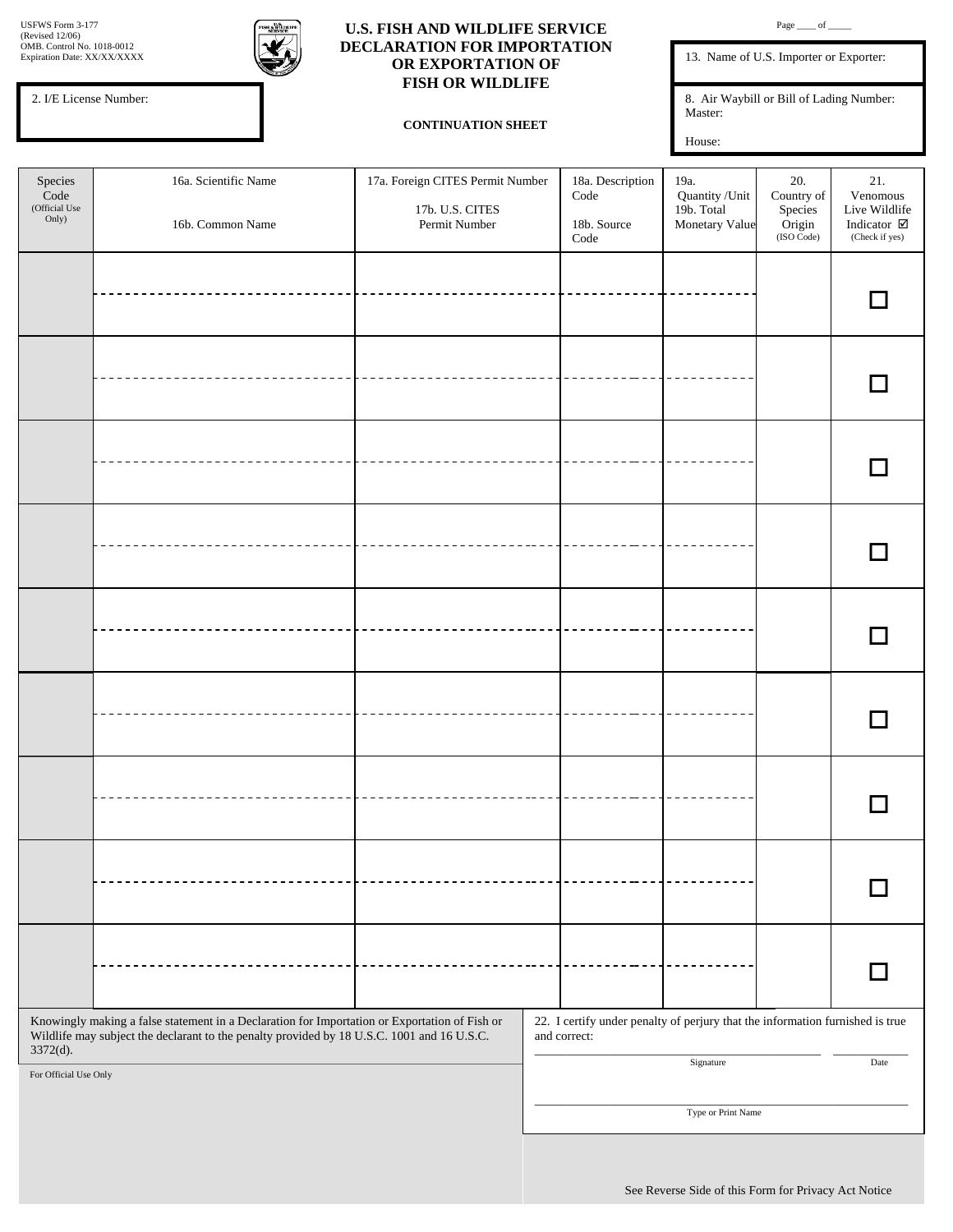## **NOTICE**

In accordance with the Privacy Act (5 U.S.C. 522a) and the Paperwork reduction Act (44 U.S.C. 3501), please be advised that:

 1. The gathering of information on the importation and exportation of wildlife (any wild animal, including without limitation any wild mammal, bird, reptile, amphibian, fish, mollusk, crustacean, arthropod, coelenterate, or other invertebrate, whether or not bred, hatched, or born in captivity, and including any part, product, egg, or offspring thereof) is authorized by the Endangered Species Act of 1973 (16 U.S.C. 1531-1543) and Title 50, Parts 14 and 17, of the Code of Federal Regulations.

 2. The disclosure of the requested information is required to provide information about imports or exports, including parts and products, to facilitate enforcement of the Act and other wildlife laws and regulations including the provisions of the Convention on International Trade in Endangered Species of Wild Fauna and Flora.

 3. Failure to provide all of the requested information is sufficient cause for the U.S. Fish and Wildlife Service to deny you permission to import or export wildlife.

 4. In the event there is indicated a violation of a statute, regulation, rule, order, or license, whether civil, criminal, or regulatory in nature, the requested information may be transferred to the appropriate Federal, State, local, or foreign agency charged with investigating or prosecuting such violations.

 5. In the event of litigation involving records or the subject matter of the records, the requested information may be transferred to the U.S. Department of Justice.

 6. The requested information may be subject to disclosure under provisions of the Freedom of Information Act (5 U.S.C. 552). The U.S. Fish and Wildlife Service will retain information from Form 3-177 for a minimum of 5 years.

7. You are not required to respond to a collection of information unless it displays a currently valid OMB control number.

8. This information collection has been approved by OMB and assigned control number 1018-0012.

 We estimate that it will take you about 15 minutes by hand or 10 minutes electronically to complete this form. Comments on this form should be mailed to the Information Collection Clearance Officer, Mail Stop 222-ARLSQ, , U.S. Fish and Wildlife Service, 4401 North Fairfax Drive, Arlington, Virginia 22203.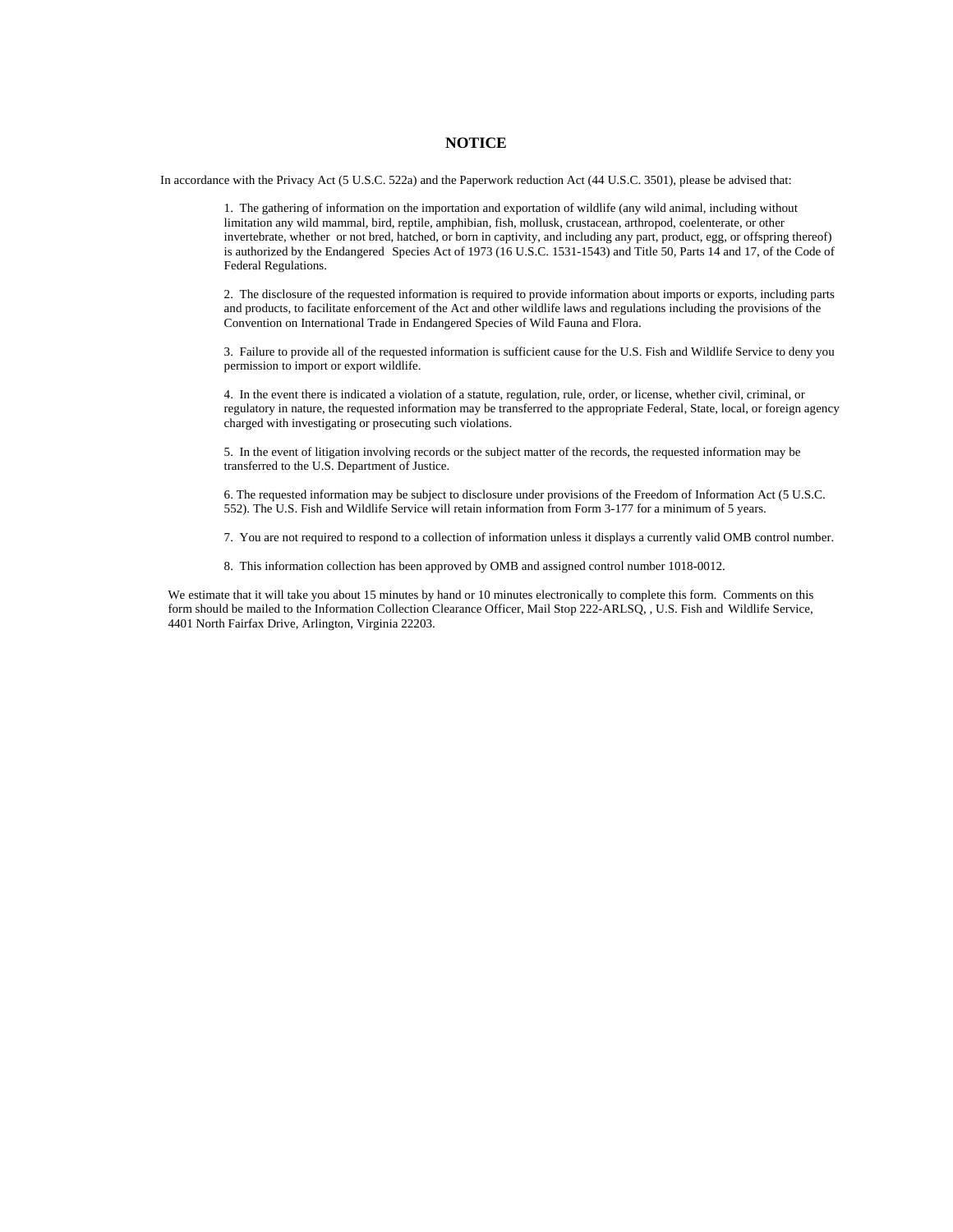## FILING INSTRUCTIONS FOR DECLARATION FOR IMPORTATION OR EXPORTATION OF FISH OR WILDLIFE (USFWS FORM 3-177)

NOTE: Failure to file a declaration for importation or exportation of fish or wildlife when required by the regulations in 50 CFR 14 is a violation of the Endangered Species Act of 1973 as amended (16 U.S.C. 1531 et. seq.). Regulations concerning the importation and exportation of wildlife may be found in 50 CFR Part 14.

Instructions: We strongly encourage all filers to use the U.S. Fish and Wildlife Service electronic filing system to reduce paper and time. Filers may access the internet filing system at<http://www.fws.gov/le/>. Filers may also access an on-line Adobe Acrobat version of Form 3-177 ([http://www.fws.gov/le/ImpExp/Info\\_Importers\\_Exporters.htm](http://www.fws.gov/le/ImpExp/Info_Importers_Exporters.htm)) where the form can be filled in on-line and printed. Filers cannot save their completed on-line form unless they own the Adobe Acrobat software. For filers who choose to file a paper form, you must file the original declaration, and up to 2 copies to be retained by the Importer/Exporter or Broker. Print or type legibly. All filers are required to provide all relevant information, including supplemental documentation (as required in 50 CFR 14).

1. Enter the date of import into, or export from, United States jurisdiction (as defined by 50 CFR 14).

2. Enter the USFWS Import/Export License Number as required in 50 CFR 14.

3. Check the appropriate box.

4. Enter the appropriate 2-letter Port code from the list below. If the Port is not listed, use the numeric code for the Region where the port is located. You must include a copy of your USFWS Designated Port Exception Permit in the document package, if applicable.

| Minneapolis/St. Paul, MN MP |  |
|-----------------------------|--|
|                             |  |
|                             |  |
|                             |  |
|                             |  |
|                             |  |
|                             |  |

5. Enter the appropriate one-letter Purpose Code from the list below.

| Personal                            | `ommercial                         | Riomedical research and the control of M    |
|-------------------------------------|------------------------------------|---------------------------------------------|
| Zoos                                | Educational                        |                                             |
| Breeding in captivity or artificial |                                    |                                             |
| — В.                                | Botanical gardens.<br>$\mathbf{f}$ | Reintroduction/introduction into the wild Y |

6. Enter the U.S. Customs and Border Protection document reference number(s) associated with the import or export, if applicable. For exports, enter any shipper's export declaration reference number, if applicable.

7. Enter the name of the carrier used to import or export – (airline, vessel, rail or truck company), or indicate personally owned vehicle.

8. Enter the Master and House Air Waybill number or Bill of Lading, if applicable.

9. Enter the applicable one-letter Transportation Code from the list below. For personal vehicles, also indicate the license number and State or **Province** 

| ______                   |                                    |                   |
|--------------------------|------------------------------------|-------------------|
| Air cargo                |                                    | Kai               |
| Border crossing on foot. | - Personal accompanying baggage  P | Truck (commercial |
| Mai.<br>м                |                                    |                   |

10. Enter the customs bonded physical location where the shipment is available for inspection.

11. Indicate the quantity of cartons in the entire shipment that contain wildlife.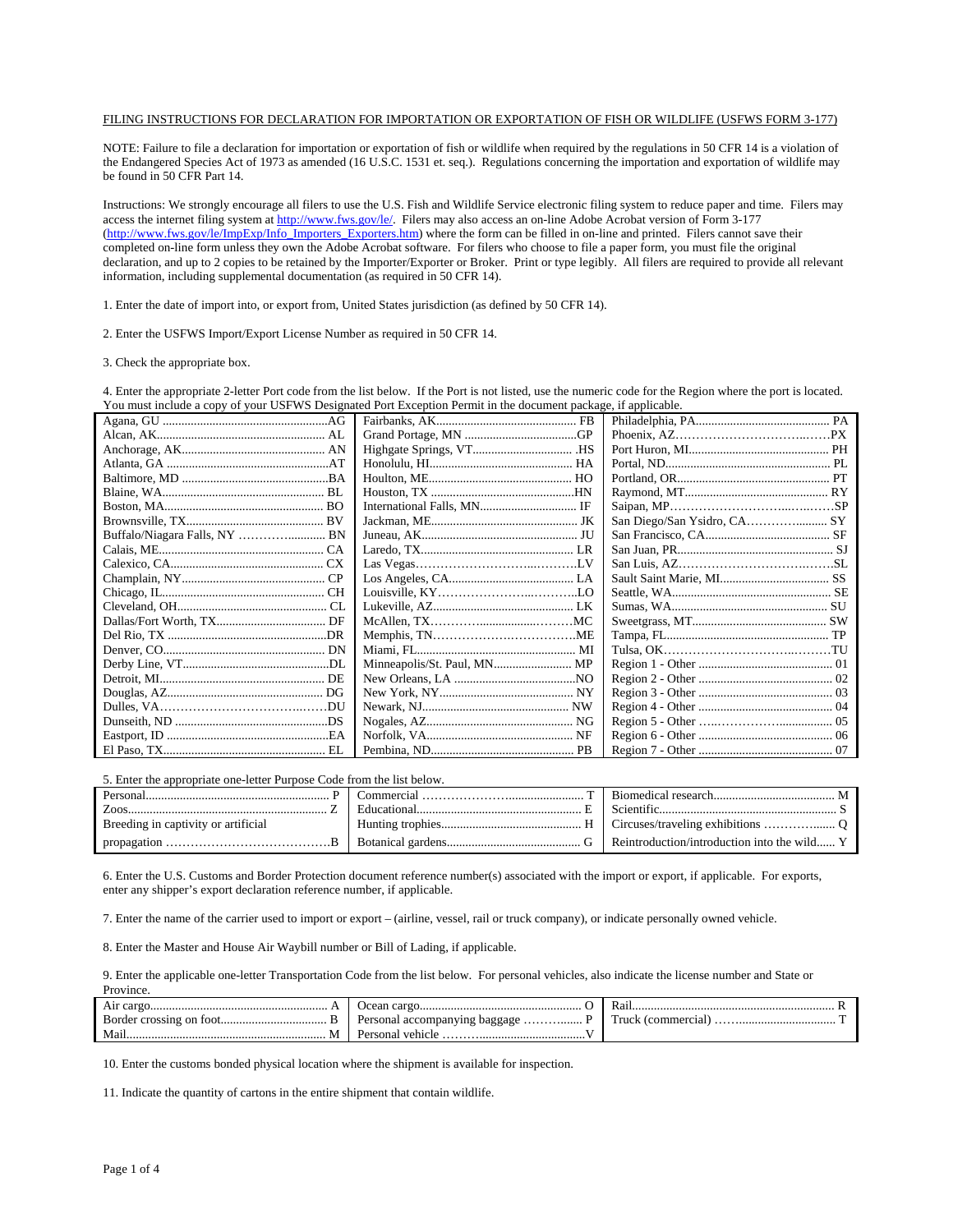12. List any unique markings or codes on cartons that contain wildlife as required in 50 CFR Part 14.

13a. Check the appropriate box to indicate U.S. importer or exporter. Enter the complete name, address (in the United States), e-mail address, if applicable, and telephone number of the U.S. importer or exporter.

13b. Enter an identifier number and the type of identifier (for example, DUNS number, U.S. Customs and Border Protection account number) for the U.S. Importer or Exporter, if applicable.

14a. Enter the complete name, address (in the foreign country), and telephone number of the foreign importer or exporter. Enter the e-mail address if applicable.

14b. Enter the applicable two letter ISO (International Organization for Standardization) country code from the list below.

|         |           | Curacao (Netherlands Antilles)  AN |          |                                          |           |
|---------|-----------|------------------------------------|----------|------------------------------------------|-----------|
|         |           |                                    |          |                                          |           |
|         |           |                                    |          |                                          |           |
|         |           | Democratic Republic of CongoCD     |          |                                          |           |
|         |           |                                    |          |                                          |           |
|         |           |                                    |          | Korea, Democratic People's Republic ofKP |           |
|         |           |                                    |          |                                          |           |
|         |           |                                    |          |                                          |           |
|         |           |                                    |          |                                          |           |
|         |           |                                    |          |                                          |           |
|         |           |                                    |          | Lao People's Democratic RepublicLA       |           |
|         |           |                                    |          |                                          |           |
|         |           |                                    |          |                                          |           |
|         |           |                                    |          |                                          |           |
|         |           |                                    |          |                                          |           |
|         |           |                                    |          |                                          |           |
|         |           |                                    |          |                                          |           |
|         |           |                                    |          |                                          |           |
|         |           |                                    |          |                                          |           |
|         |           |                                    |          |                                          |           |
|         |           |                                    |          |                                          |           |
|         |           |                                    |          |                                          |           |
|         |           |                                    |          |                                          |           |
|         |           |                                    |          |                                          |           |
|         |           | French Southern Territories TF     |          |                                          |           |
|         |           |                                    |          |                                          |           |
|         |           |                                    |          |                                          |           |
|         |           |                                    |          |                                          |           |
|         |           |                                    |          |                                          |           |
|         |           |                                    |          |                                          |           |
|         |           |                                    |          |                                          |           |
|         |           |                                    |          |                                          |           |
|         |           |                                    |          |                                          |           |
|         |           |                                    |          | Micronesia, Federated States of  FM      |           |
|         |           |                                    |          |                                          |           |
|         |           |                                    |          |                                          |           |
|         |           |                                    |          |                                          |           |
|         |           |                                    |          |                                          |           |
|         |           |                                    |          |                                          |           |
|         |           |                                    |          |                                          |           |
|         |           |                                    |          |                                          |           |
|         |           |                                    |          |                                          |           |
|         |           | Heard and McDonald Islands  HM     |          |                                          |           |
|         |           |                                    |          |                                          |           |
|         |           |                                    |          |                                          |           |
|         |           |                                    |          |                                          |           |
|         |           |                                    |          |                                          |           |
|         |           |                                    |          |                                          |           |
|         |           |                                    |          |                                          |           |
|         |           |                                    |          |                                          |           |
|         |           |                                    |          |                                          |           |
|         |           |                                    |          |                                          |           |
|         |           |                                    |          |                                          |           |
|         |           |                                    |          |                                          |           |
|         |           |                                    |          |                                          |           |
|         |           |                                    |          |                                          |           |
|         |           |                                    |          |                                          |           |
|         |           |                                    |          |                                          |           |
| Croatia | <b>HR</b> | <b>Ivory Coast</b>                 | $\Gamma$ | Palau                                    | <b>PW</b> |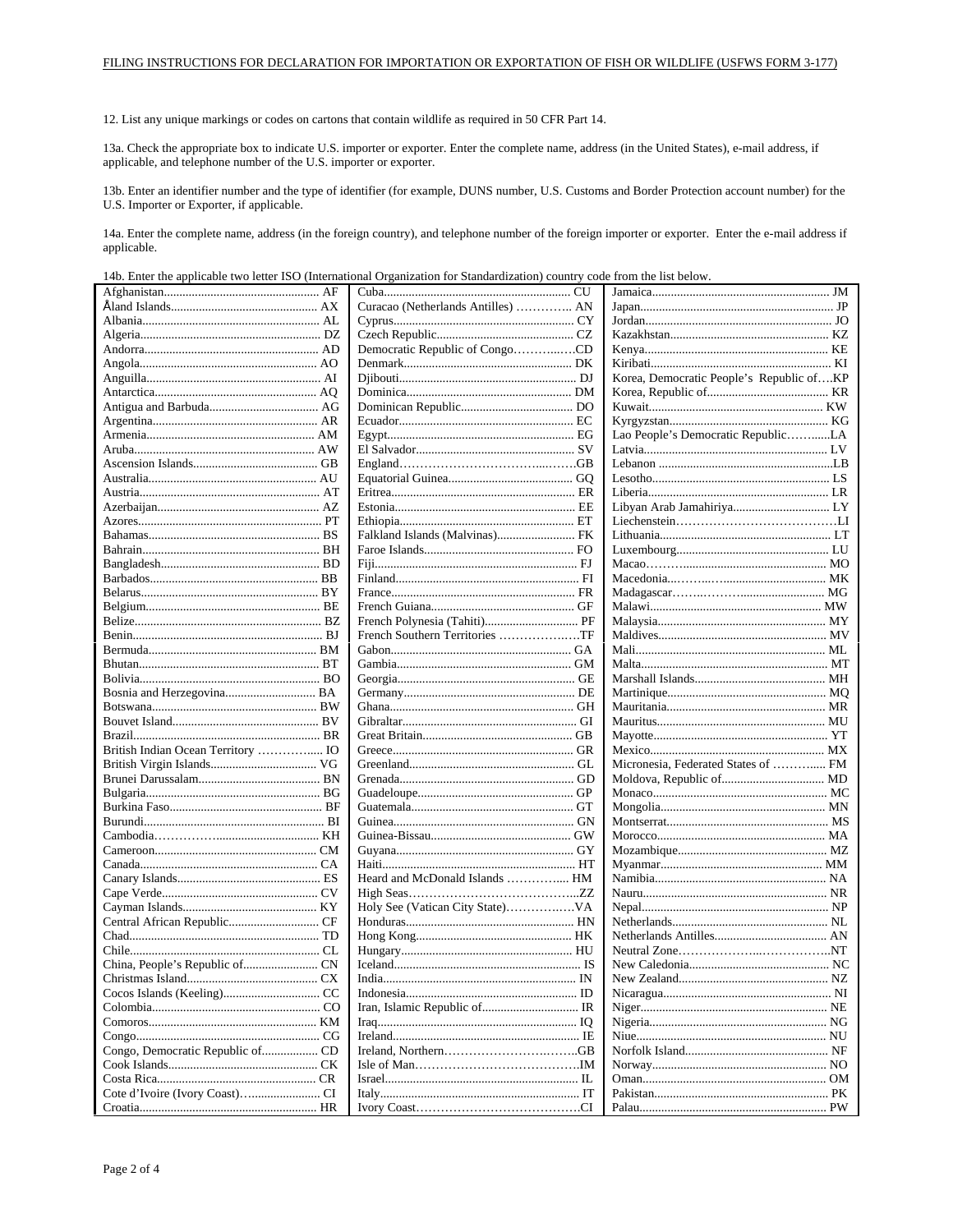| Country codes (continued).        |                                  |  |
|-----------------------------------|----------------------------------|--|
| Palestinian Territory, OccupiedPS |                                  |  |
|                                   |                                  |  |
|                                   |                                  |  |
|                                   |                                  |  |
|                                   |                                  |  |
|                                   |                                  |  |
|                                   |                                  |  |
|                                   | South Georgia and South          |  |
|                                   |                                  |  |
|                                   |                                  |  |
|                                   |                                  |  |
|                                   |                                  |  |
|                                   |                                  |  |
|                                   |                                  |  |
|                                   |                                  |  |
|                                   |                                  |  |
|                                   |                                  |  |
|                                   |                                  |  |
|                                   |                                  |  |
|                                   |                                  |  |
|                                   | Tanzania, United Republic of  TZ |  |
|                                   |                                  |  |
|                                   |                                  |  |
|                                   |                                  |  |
|                                   |                                  |  |
|                                   |                                  |  |
|                                   |                                  |  |

14c. Enter an identifier number and the type of identifier (for example, DUNS number, U.S. Customs and Border Protection account number) for the foreign Importer or Exporter, if applicable.

15a. Enter the business name of the appropriate agent, if applicable.

15b. Enter an identifier number and the type of identifier (for example, DUNS number, U.S. Customs and Border Protection account number) for the U.S. Customs Broker, Shipping Agent or Freight Forwarder, if applicable.

15c. Enter the contact information for the appropriate agent, including name, telephone and fax numbers, and e-mail address, if applicable

16a. List the scientific name for each species. This is a Latin name including genus and species (and sub-species, when required to determine if the fish or wildlife is protected at the subspecies level).

16b. List the common name in English for each species in 16a.

17a. List the foreign CITES permit or certificate number for each species in 16a, if applicable. List one permit or certificate number per block. Use multiple species lines if a species is listed on more than one CITES permit or certificate.

17b. List the U.S. CITES permit or certificate number for each species in 16a, if applicable. List one permit or certificate number per block. Use multiple species lines if a species is listed on more than one CITES permit or certificate.

18a. Enter the applicable description code for each species in 16a from the list below.

|                                                                         | Fingerling (juvenile fish of one or two years of age for the |
|-------------------------------------------------------------------------|--------------------------------------------------------------|
| Caviar (unfertilized dead processed eggs of sturgeon or paddlefish) CAV |                                                              |
|                                                                         |                                                              |
|                                                                         |                                                              |
|                                                                         |                                                              |
|                                                                         |                                                              |
|                                                                         |                                                              |
|                                                                         |                                                              |
|                                                                         |                                                              |
|                                                                         |                                                              |
| Dead specimen (live specimen that died during shipment) DEA             |                                                              |